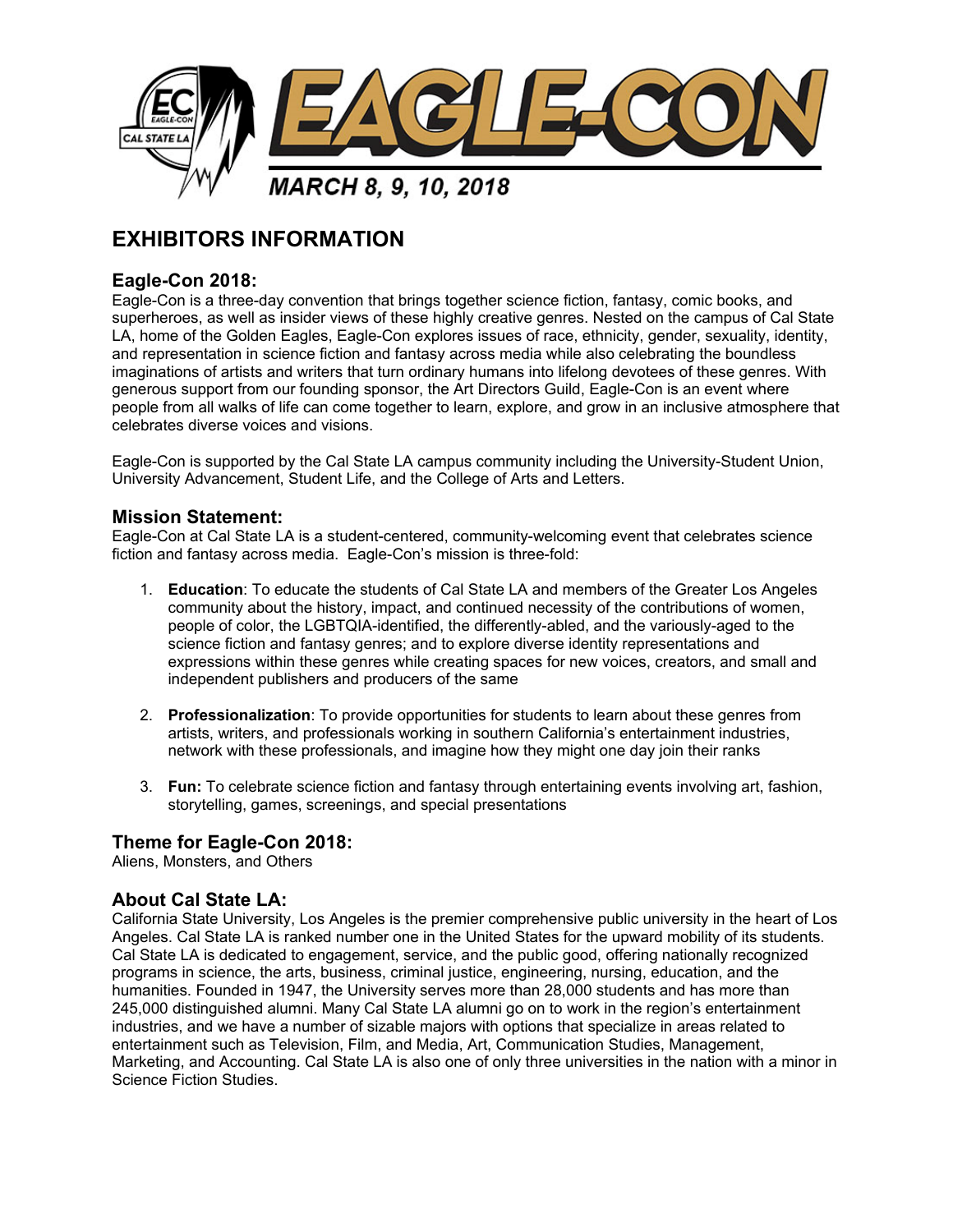

# **Dates, Times, Locations:**

Thursday, March 8, 2018

Panels and presentations | 12 p.m. – 5:30 p.m. | University-Student Union Exhibitors set-up | 12 p.m. – 5 p.m. | Golden Eagle Ballrooms 2 & 3

Friday, March 9, 2018

Panels and presentations | 10 a.m. – 2:30 p.m. | University-Student Union Exhibitors set-up | 10 a.m. - 2 p.m. | Golden Eagle Ballrooms 2 & 3 Exhibitors preview | 2:30 p.m. – 3:30 p.m. | Golden Eagle Ballrooms 2 & 3

Saturday, March 10, 2018

Eagle-Con 2018 Convention | 10 a.m. - 4 p.m. | Golden Eagle Ballrooms 2 & 3 Panels and presentations | 11 a.m. - 2 p.m. | Golden Eagle Ballrooms 2 & 3 and University-Student Union

*Times, locations, and programming are subject to change.*

# **Application for Exhibit Space:**

Please complete the attached application along with the required information to EagleCon@calstatela.edu by **Friday, February 9, 2018** or until all spaces are full. Exhibit space is limited and is on a first come, first served basis.

### **Set-up for exhibit space:**

- Exhibitor space consist of one 6' x 30" draped table with two chairs.
- Exhibitor spaces have limited access to electrical power.
- Vertical signs can be no taller than 10ft.
- Table signs must not be longer than 6ft and fit onto your table space.
- **Exhibitor spaces are not transferable and are limited.**
- Exhibitors should bring their own hand trucks and will have access to the loading dock and elevator to the Golden Eagle Ballrooms.

### **Security:**

Eagle-Con Exhibit space is being held on the 3<sup>rd</sup> floor of the Golden Eagle building at Cal State LA. The Golden Eagle Ballrooms 2 & 3 will be secured on Thursday at 6 p.m. It will be up to each individual exhibitor how they wish to secure their space.

### **Panel Discussions:**

Included in this year's Eagle-Con will be panel discussions related to our theme. If you are interested in leading a panel discussion, please submit a proposal for inclusion. Proposal requirements:

- Your name, title, and contact information
- Other panel members (between 3 and 6 total)
- Panel theme
- Abstract
- Panel-type: lecture; open discussion; research presentation
- Equipment needs (computer; projector; sound; etc.)

Send your proposal to Dr. Patrick Sharp at EagleCon@calstatela.edu by February 9, 2018.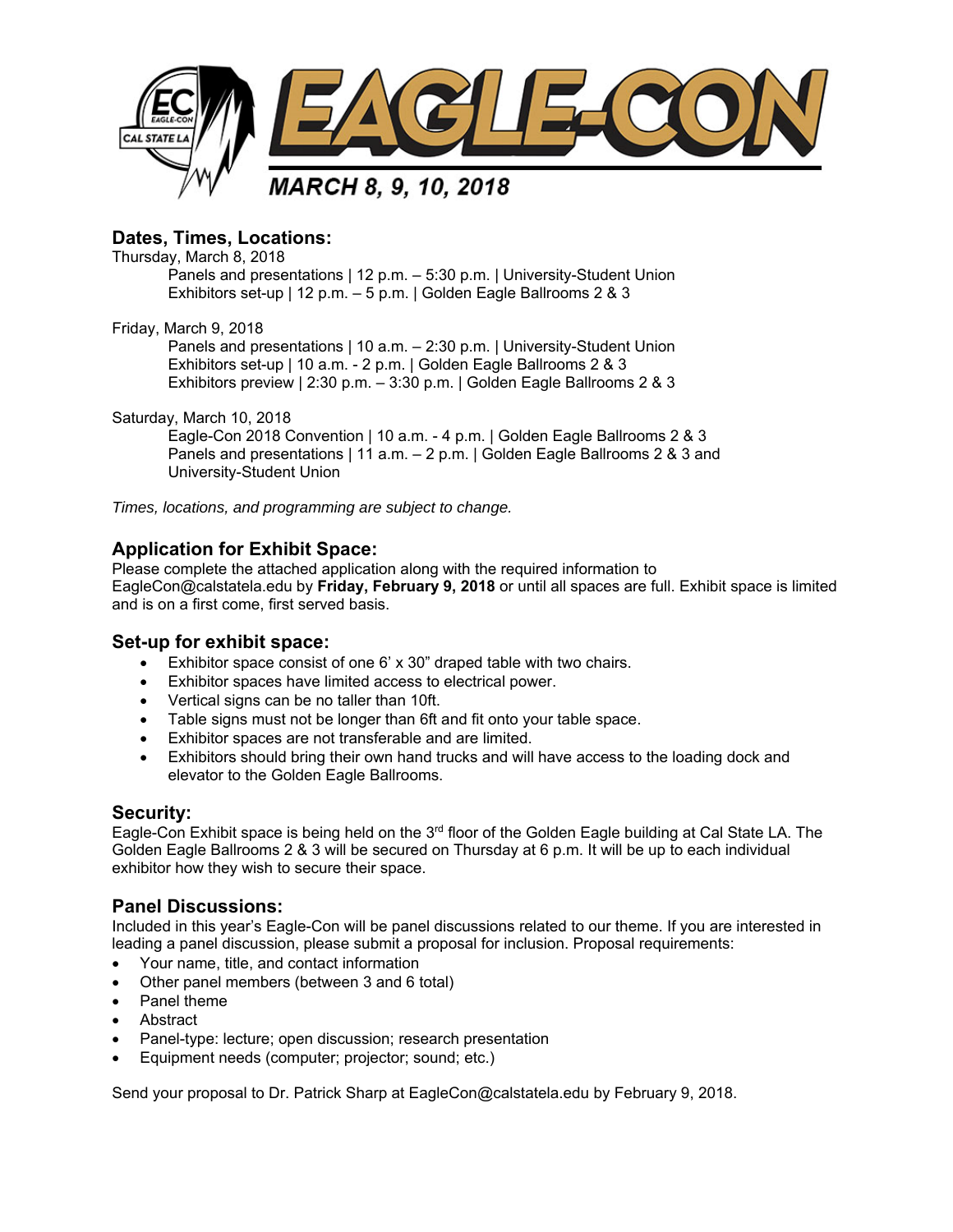

**APPLICATION FOR EXHIBIT SPACE Exhibitors Preview: March 9, 2018 Eagle-Con Exhibition Space: March 10, 2018**

**Directory Listing Information:** 

| <b>Company Name:</b>                                                                                                                                                                                                                                                                                                                  |        |           |  |  |
|---------------------------------------------------------------------------------------------------------------------------------------------------------------------------------------------------------------------------------------------------------------------------------------------------------------------------------------|--------|-----------|--|--|
| <b>Parent Company Name (if different):</b>                                                                                                                                                                                                                                                                                            |        |           |  |  |
| <b>Primary Contact Name:</b>                                                                                                                                                                                                                                                                                                          |        |           |  |  |
| Title / Position:                                                                                                                                                                                                                                                                                                                     |        |           |  |  |
| <b>Onsite Contact Name (if different):</b>                                                                                                                                                                                                                                                                                            |        |           |  |  |
| Address:                                                                                                                                                                                                                                                                                                                              |        |           |  |  |
| City:                                                                                                                                                                                                                                                                                                                                 | State: | Zip Code: |  |  |
| Phone:                                                                                                                                                                                                                                                                                                                                | Cell:  | Fax:      |  |  |
| <b>Email Address:</b>                                                                                                                                                                                                                                                                                                                 |        |           |  |  |
| <b>Email Address 2:</b>                                                                                                                                                                                                                                                                                                               |        |           |  |  |
| <b>Website:</b>                                                                                                                                                                                                                                                                                                                       |        |           |  |  |
| Products & Services (check one):                                                                                                                                                                                                                                                                                                      |        |           |  |  |
| Retailer<br>Manufacturer<br>Publisher<br><b>Distributor</b><br>Artist<br>Non-Profit                                                                                                                                                                                                                                                   |        |           |  |  |
| <b>CA State Seller's Permit:</b>                                                                                                                                                                                                                                                                                                      |        |           |  |  |
| Exhibitors at Eagle-Con must provide event management with a BOE-410-D swap meet, flea market,                                                                                                                                                                                                                                        |        |           |  |  |
| or special events certification. If you will be selling during the event you must also provide a valid CA<br>Permanent/Temporary Seller's Permit. If you set up without a valid BOE-410-D form or provide Eagle-                                                                                                                      |        |           |  |  |
| Con with an invalid number, all fines incurred will be passed on to you, the exhibitor.                                                                                                                                                                                                                                               |        |           |  |  |
| <b>Exhibit Space:</b>                                                                                                                                                                                                                                                                                                                 |        |           |  |  |
| Eagle-Con is a student-centered, community-welcoming event. We do not charge for exhibitor space<br>but we request all our exhibitors to provide a discount or promotion exclusive for Eagle-Con to our<br>students, alumni, and families. Please let us know what discount / promotion you will be providing by<br>February 9, 2018. |        |           |  |  |
| Placement of your booth and/or table is at Eagle-Con's sole and absolute discretion. Each booth has<br>a 6' x 30" table and are on a first come, first served basis. If you will require more than one booth,<br>please indicate below. It is not guaranteed that additional space can be accommodated.                               |        |           |  |  |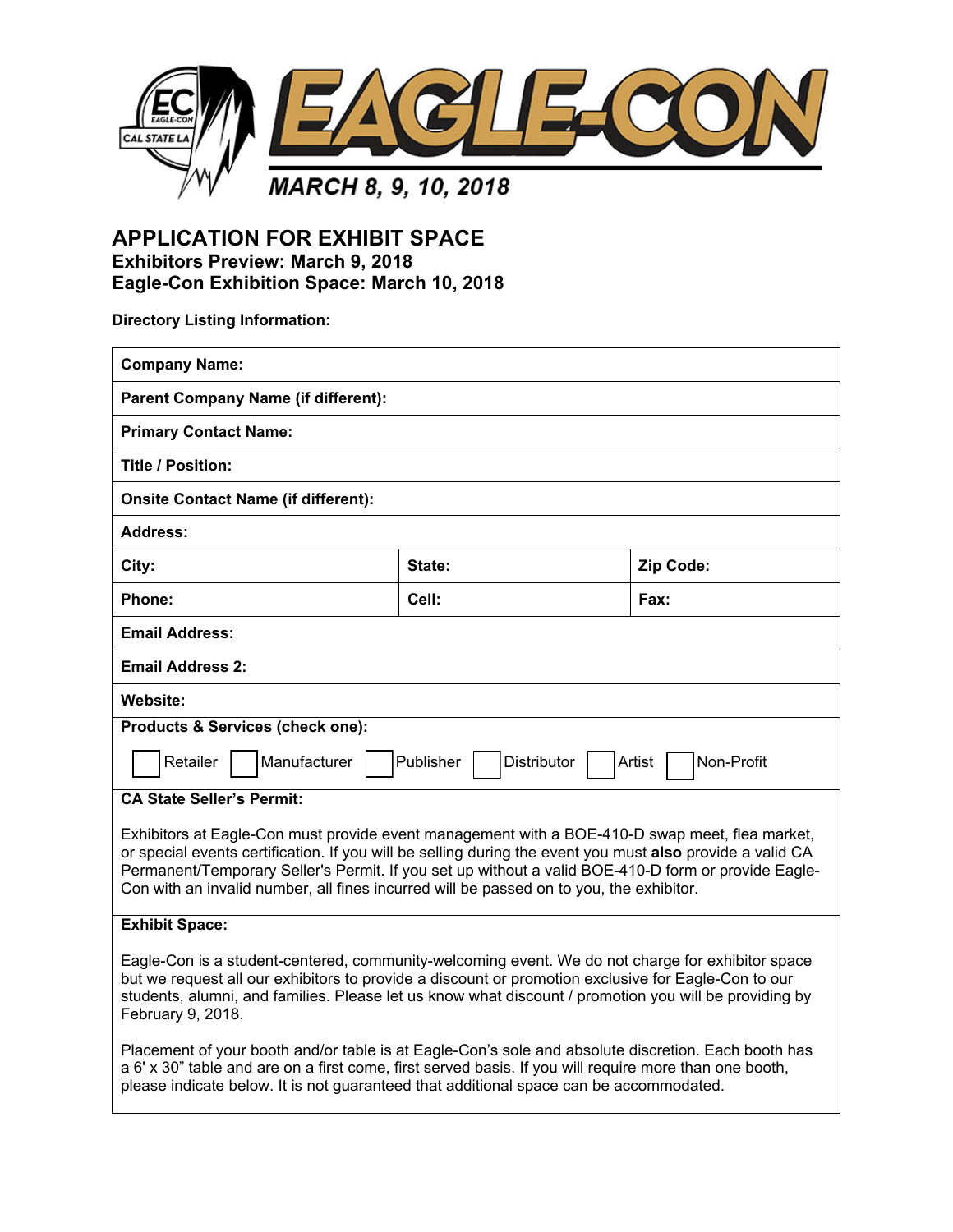

All exhibitors are required to complete the Cal State LA General Release Form (attached): this form is used for non-employee event participation for both on and off-campus events.

Please note that Eagle-Con and the University will take and use visual/audio images of the event. The images may be used in any manner or media without notification to you such as university-sponsored web sites, publications, promotions, broadcasts, advertisements, posters and theater slides, as well as for non-university uses. If you do not want your image taken or recorded, please indicate below.

#### **Additional Request:**

I will require an additional booth:

I will require power access:

I do not want to be photographed and/or recorded:

#### **How to Register:**

Complete and sign the application, provide a copy of the BOE-410-D and valid CA Permanent/Temporary Seller's Permit (if applicable), and the completed and signed Cal State LA General Release Form no later than **Friday, February 9, 2018.** 

#### **By mail:**

California State University, Los Angeles Attn: Eagle-Con 5151 State University Drive, ADM 802 Los Angeles, CA 90032

### **By fax:**

(323 343-4225

**By email:** EagleCon@calstatela.edu

#### **Questions?**

Contact: James Cuaresma or Christina Gubala at 323.343.3067 or email EagleCon@calstatela.edu.

# **www.calstatela.edu/eaglecon**

| <b>Authorized Signature:</b> |           |      |
|------------------------------|-----------|------|
| <b>Printed Full Name</b>     | Signature | Date |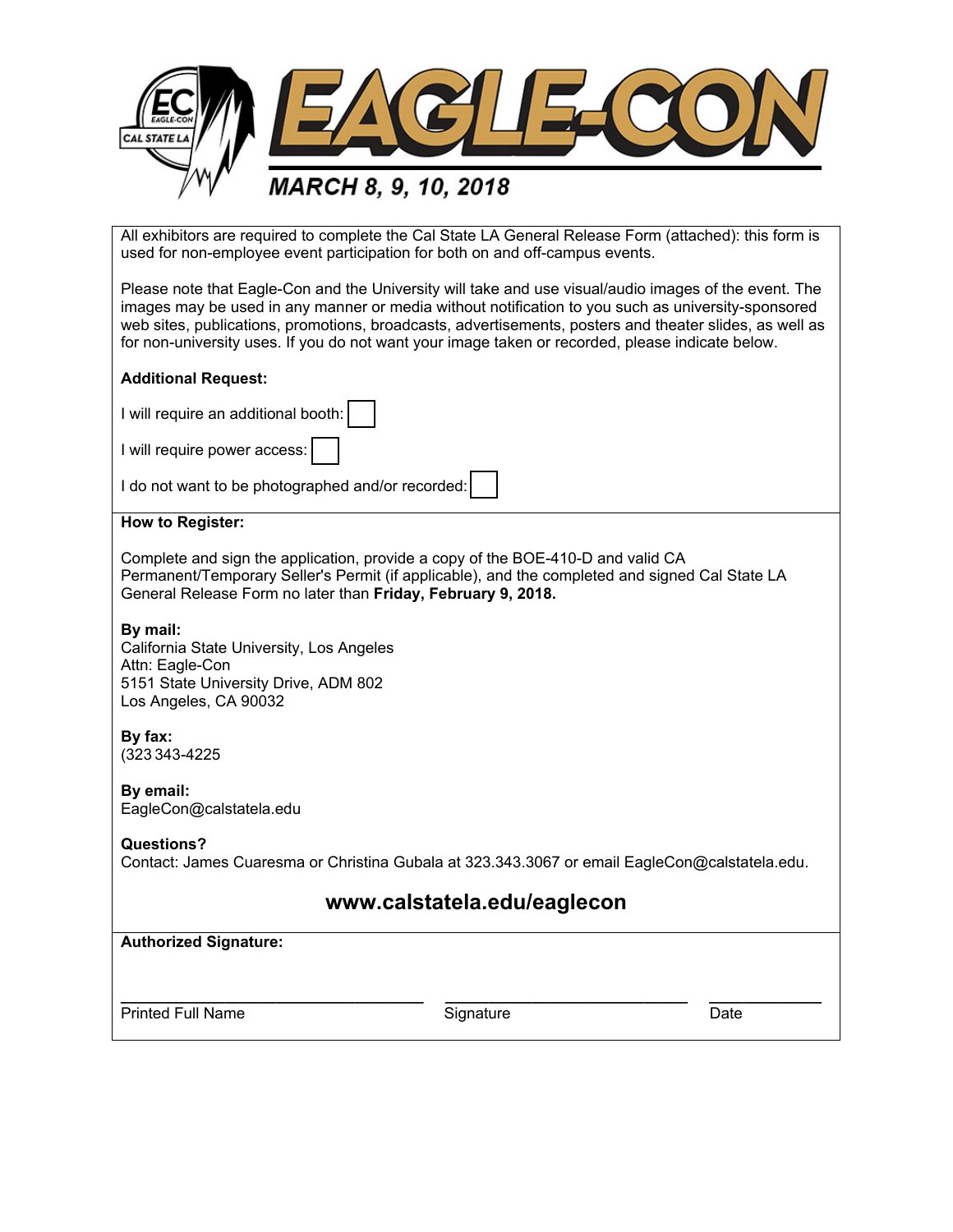#### California State University, Los Angeles **INDIVIDUAL GENERAL RELEASE EAGLE-CON 2018 [if a minor see page 2 for authorization]**

# **RELEASE OF LIABILITY, PROMISE NOT TO SUE, ASSUMPTION OF RISK AND AGREEMENT TO PAY CLAIMS**

Activity:

### Activity Date(s) and Time(s):

Activity Location(s):

Activity Location(s): <br>In consideration for being allowed to participate in this Activity, on behalf of myself and my next of kin, heirs and representatives, I **release from all liability and promise not to sue** the State of California, the Trustees of The California State University, California State University, Los Angeles and their employees, officers, directors, volunteers and agents (collectively "University") from any and all claims, **including claims of the University's negligence,**  resulting in any physical or psychological injury (including paralysis and death), illness, damages, or economic or emotional loss I may suffer because of my participation in this Activity, including travel to, from and during the Activity.

I am voluntarily participating in this Activity. I am aware of the risks associated with traveling to/from and participating in this Activity, which include but are not limited to physical or psychological injury, pain, suffering, illness, disfigurement, temporary or permanent disability (including paralysis), economic or emotional loss, and/or death. I understand that these injuries or outcomes may arise from my own or other's actions, inaction, or negligence; conditions related to travel; or the condition of the Activity location(s). **Nonetheless, I assume all related risks, both known or unknown to me, of my participation in this Activity, including travel to, from and during the Activity.** 

I agree to **hold** the University **harmless** from any and all claims, including attorney's fees or damage to my personal property, that may occur as a result of my participation in this Activity, including travel to, from and during the Activity. If the University incurs any of these types of expenses, I agree to reimburse the University. If I need medical treatment, I agree to be financially responsible for any costs incurred as a result of such treatment. I am aware and understand that I should carry my own health insurance.

I am 18 years or older (if a minor read and sign on page 2). **I understand the legal consequences of signing this document, including (a) releasing the University from all liability, (b) promising not to sue the University, (c) and assuming all risks of participating in this Activity, including travel to, from and during the Activity.** 

I understand that this document is written to be as broad and inclusive as legally permitted by the State of California. I agree that if any portion is held invalid or unenforceable, I will continue to be bound by the remaining terms.

I have read this document, and I am signing it freely. No other representations concerning the legal effect of this document have been made to me.

Participant Signature:

Participant Name (print): Date: Date: